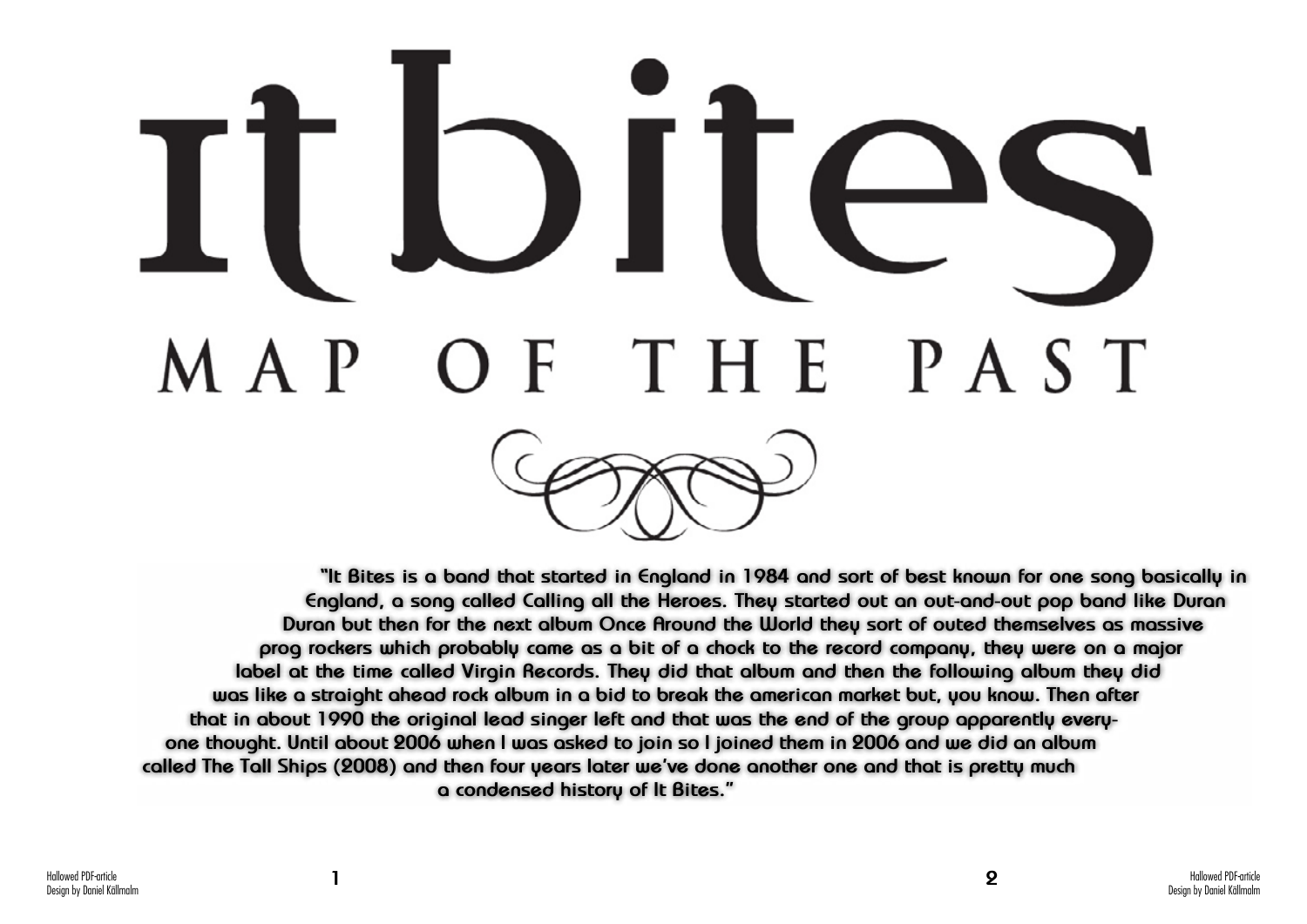

written by daniel källmalm photos: press photos, as credited published on 25/3-2012

The opening phrase is how singer, songwriter, guitarist and whatever else he is up to in the band, John Mitchell who is also known from things like Arena, The Urbane, Kino to name a few, retells the story of It Bites. And why not as that is about all the tes. It is a story inspired by an old photograph.

most important events from their career condensed into a few sentences but sure there are more to this band as well and with their fifth studio album following their critically acclaimed "Tall Ships" world with their new offering first ever concept album by It Bi-was kind of fascinated.

they are looking to conquer the kind of spooky looking, it was se-"Map of the Past" which is the it was faded at the edges and I - It was a picture of my great grand parents in 1913 and it is in front of an old farm building in Cornwall in the south of England. I saw this picture and it was pia coloured, sort of yellowy and

one man in the photograph, a looking into the camera as was customary when taking photographs in the past he was facing there in the picture.

This fascination comes from it was my great grandfather in my imagination. man who does not really appear ople in a horse drawn carriage all the other characters who are camera. Apart from this one guy away like he didn't want to be tely facing away from the camera - He was on the left hand side, ture really. And it kind of called the front, his sister and some peon the left who was on this horseback and he was dressed in military clothing and he is deliberawhich was king of a strange pic-

to belong in this picture as unlike and everyone was looking at the there sailing sometimes and John explains that he does visit Cornwall regularly and goes when returning from such a trip he went on in search for the place of the photograph. This is not as futile as it might sound as the old farm building is not just a random place to John, he knew roughly where to find it and so he did.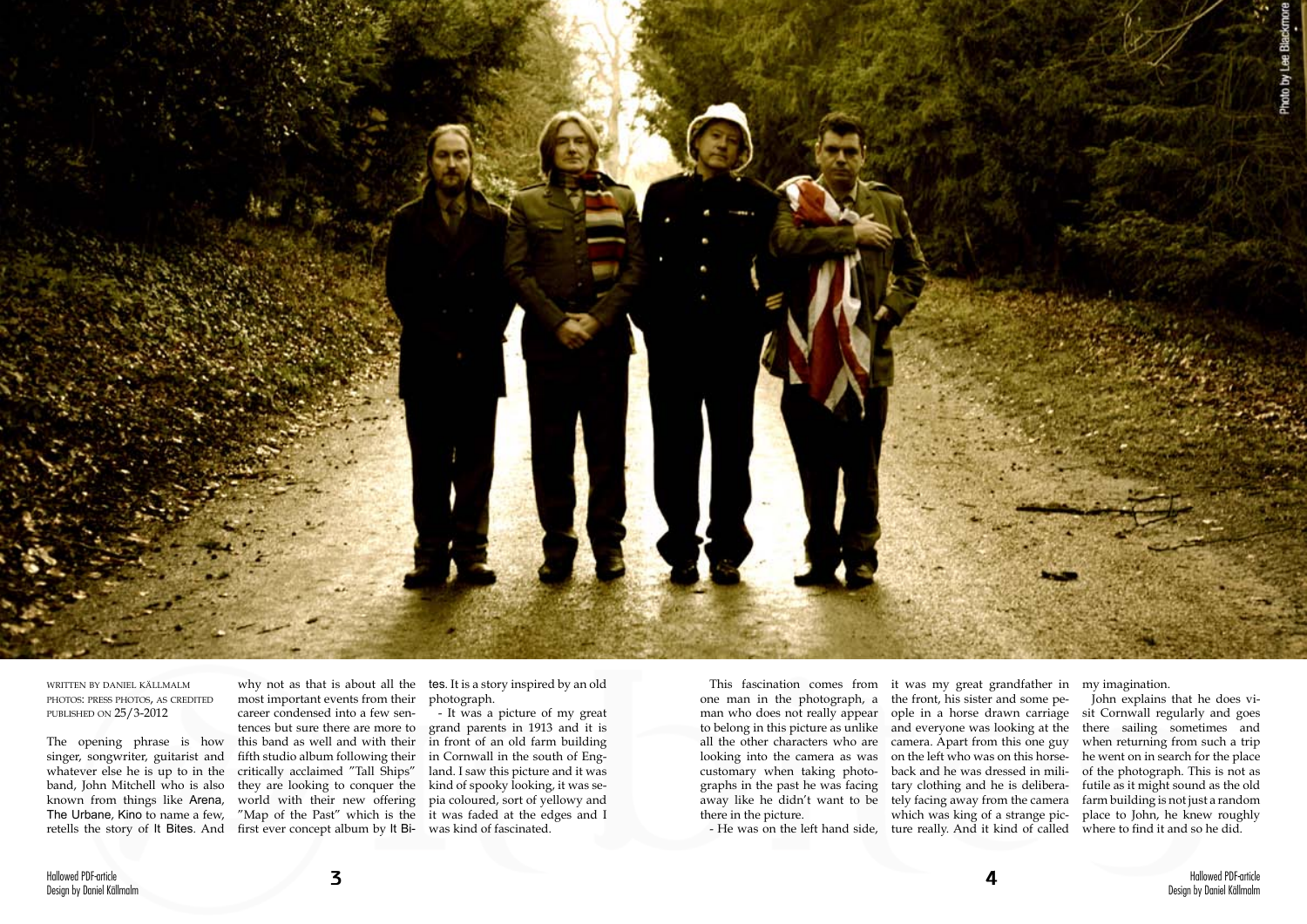- I went along this little road with lots of trees, it was very narrow and lots of leaves everywhere and I turned a corner and there it was right in front of me and it was exactly like driving back into the picture because the building hadn't changed at all, it was bizarre. The only thing that had changed in a hundred years was that the people wasn't in the picture, obviously they have all passed on by now, it was quite a chock to me how little it had changed.

this picture but when his parents past while he still was very young, the picture disappeared from his mind and when he was given it from his cousin it brought back memories of his past and that thing sparked his imagination and he set out to write this story.

John had been growing up with kind of the basic premise of the story.

### **Writing a story**

- I kind of wrote a story about a but more in a diffuse and vague Trying to change aspects of ones life by altering previous events sounds a bit like time travel, and that is in a sense what it is about but maybe not quite in the general literary view of time travel sense. There is no time machine involved and events are triggered by the subconscious mind and

Which makes the story possi- or concept album and everything that is changed, I will not tell you which because John didn't tell me and after all interviews are to promote artists and what better way to promote an album that curiosimake another progressive rockwas thought about very carefully to make sure that it was told just

guy who tries to change his present, certain aspects of his life by altering things that happened in previous generations and that is the dreams seems to be the key to the story.

- It's kind of in his mind, it's his subconscious imagining. He tries to change things and unravel things and only makes them worse, and eventually he just gets stuck there when he can't come ty? And a lot of attention was put back and he becomes part of the into telling this story and not just picture.

bly about the futility of changing events to make ones own existence better even though certain right. key events are changed and we

can hear in the *Exit Song* about sure that each song had its exact - We were very careful to make

one rather small historical event place on the album, all the lyrics referenced each other. There's a scene at the front of the album with the radio and the radio comes back and it turns out that the guy has disappeared into the annuals of history but has changed certain key events in history.

> And the writing process for this album also meant that they did use all the songs that they wrote for the album, there was no discarding of songs that otherwise is usually the case, everything was used, they didn't waste anything

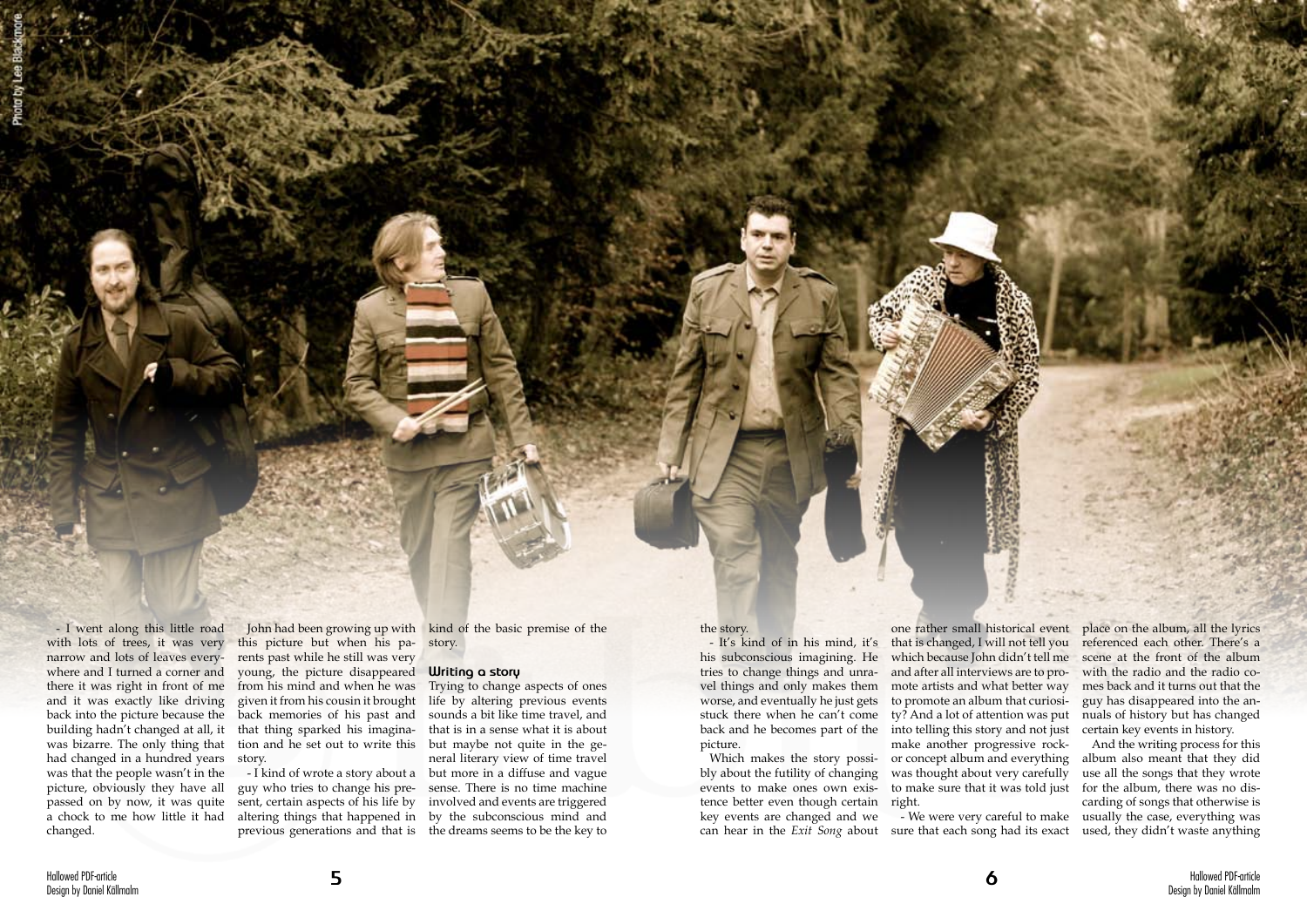# It bites

as John says.

- We didn't write any more or any less, all the ones that we wrote are the ones that appear on the album.

### **Scoring a story**

Out of these storytelling songs,

there are one that for John stands out a little bit extra and it is a song that he keeps referring to throughout the entire interview we did for this article. It a track that was written by John Beck the band's keyboard player who generally John. according to John Mitchell is very

good at arranging music but generally not that keen on writing any. But he had two songs that he had demoed up and everything and those are the two favourite tracks on the album according to

- On this occasion he comple-

tely surprised me, he brought two bits of music to the album which had been writing at home and recorded them, demoed them up at home and they were the tracks *Send No Flowers* and *Meadow and the Stream* and they run into each other. They were the most recent things that we recorded and the things I love the most, they are overly theatrical and I just thought they were so over the top, not ridiculous in fun way and they sparked my imagination. I love them, they are my two favourite tracks on the album.

though as already touched upon not the normal way for It Bites to write their music because normally it starts with ideas from John Mitchell and then John Beck (lots of Johns there) makes arrangements for them, often the phrase "okay, what do you got?" is spoken apparently.

opposite me in a room with his keyboard and I sit with the guitar, and he sits there with his arms folded and says "okay, what do you got?" It's always down to me to come up with the first thing, which I do, and then we'll argue about what the drum beat should be.

de instruments are recorded and the lyrics has to be written quickly and that has to be recorded and the rhythm section like the drums and bass

a bad way but ridiculous in a own life and also how he worked These are according to John had a mission to make this album And it would have appeared to have paid off if we are to believe what John thinks as he rates this as the album he is most proud of from everything he has been involved with in regards to writing, recording and singing. For him it is personal in so many ways, with the idea being sparked by a photo and how that intertwines with his alongside the guy doing the artwork to make sure that the pages for each song in the booklet ended up the way he wanted and he as a bit of a journey in a musical sense.

are added as the last parts and when all of the guides are finished then the pieces are given to the others to make out their overdubs, and it is only John and John be good. Beck that writes the music.

- We don't kind of write as such in a room with everybody all

jamming together or anything. It is just John and I and then we give the songs to other people to work out there own parts.

- Normally John would sit in it and I like it for some quite - he whole thing sort of works together and I think when listening to it that it stands really well together as an album, it sort of takes you on a bit of a journey and that is the thing I set out to achieve. And I am very pleased, I don't think there's a weak song interesting instrumental passages that I am very proud of and that we worked on quite hard, and hopefully everyone agrees.

And after that a lot of gui-ing negative, and that would From the little I have been able to gather in terms of reviews on the internet it would seem like he has the right to be proud as the album has gotten some fine reviews and I haven't seen anythseem to agree with what John has heard from people who has heard the album already as it is yet to be publishing date of this article and some week or so later than the interview. Which is why we have to wait a while for fan reactions something that John hopes will

> - I have tried to put more of my own stamp on it and make it sound a bit more of myself. So, I

think that so far we have had a very good reaction and hopefully when it gets released the public at large will agree.

Although for fans to be able to comment and react to the album there has to be some buying said album and for that to happen there has to be some buzz or interest around the album and as far as John can gather from the band's interactive presence there is some great interest from the band's active fan community.

- I think everybody has been preordering it like mad and I think that it's going to be a bit of a nice surprise to the people when it finally is released.

## **Promoting a Story**

released, tomorrow seen from the but with this album I think we - It Bites really only had a big audience in the UK and in Japan want to take a reach a bit further outfield because I don't think It Bites ever did much effort back in the 80s when Francis Dunnery was in the band to tour Europe and other places. With that in mind I think this time around we're going to make a bit more effort to do so.

Touring is sort of the thing it seems like every band wants to do when releasing an album, the goal is always a grande tour all over the place for most people though the reality of economy dictates that it is not possible. It Bites hopes to stretch a bit further and to conquer someplace other than only the UK and they are discussing a possible tour of mainland Europe with the label although there is nothing in terms of such things confirmed or really on the cards right now as the dates that are marked in the calendar of this band takes them to a few places in the UK where they have reached quite well and the same goes for Japan but those are the only places this band has really been big.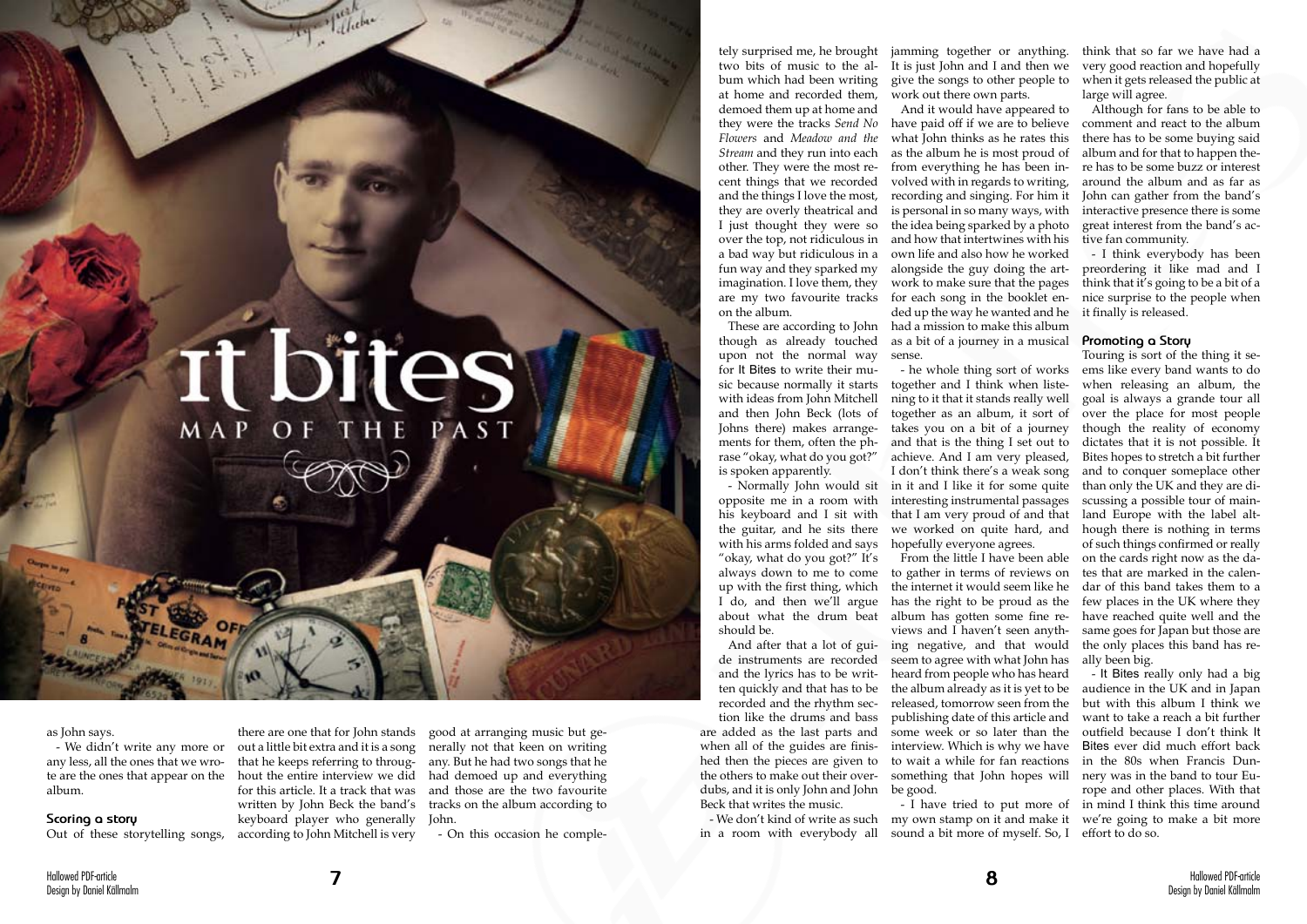Hallowed PDF-article Design by Daniel Källmalm

dates that are confirmed at the moment are four dates come may and some festivals like Cambridge Rock Festival and Celebrate Festival in London, but you have so widely used by this band. to update yourselves on when it here and for the latest upda-I would recommend the band's something that is quite ludicrouswebsite. Imagine the possibilities for building interesting live sets for touring this album.

But as I stated already the only of the Past" and the ridiculous John Beck lovingly put together works of It Bites, ridiculous in a and I play cello on it and violin fun way of course and not in the and it comes crashing in and it other regard. I leave to John to explain why the word ridiculous is

**It is difficult to end a story**

and where they are from the it in a negative detrimental way. band's website as we can't write In english it's, we kind of use it to tes on tours and everything else top, it is an adjective to describe But now let us tie it all together only word I can use to describe it with some more about "Map when the orchestra comes in that - I like that word, I don't mean describe things that are over the ly larger than life, that's the word I use to describe *Send no Flowers* because it starts out like with a sort of church organ and than it turns into this ridiculous, it is the

is so much louder than the rest of the track. Every time I hear it it makes me smile because it is over the top to the maximum and that is one of the things I wanted this album to be. If you listen to *Bohemian Rhapsody*, I am not comparing by any stretch of the imagination but if you listen to *Bohemian Rhapsody* and that whole middle section comes in, it can only be described as ridiculous because it is so over the top.

And over the top, not quite taking it all too seriously is something this band are proud of

being as it sets them a bit apart from most other progressive rock bands out there today, and also that they do make a different kind of concept album.

- I mean typically concept albums are supposed to be dark, bruiting, pompous and to be honest with you I am quite pleased with this one because I like to think that some of the music is quite joyous actually even though there are some darker moments on the album.

escapism and otherworldliness are used in relation to this band and that is something that is important to this band. John thinks

Besides ridiculous, words like kes itself very seriously and there that the music should not be as ordinary as the lives most of us have to endure, it should take you places, evoke emotional response or whatever. He does not agree with some people's notion that music is art but he says that music should be entertainment and this entertainment can be about escapism which often is an important part of progressive rock and a part of the genre that John agrees with. He also believes that most modern progressive rock tais no real room for humour, it is just gloomy, dark and serious which is something It Bites isn't. - With *Send No Flowers* for ex-music. John replies laughingly.

ample, I keep referencing that song, because even if it seems quite ominous and dark there is a definite undercurrent of humour in it and I miss that, I think that Genesis always had that and there was sort of elements of definite tongue in cheekness about it. Whereas a lot of progressive rock bands these days takes it all very, very, very earnest and serious.

So, It Bites are on the lighter side of progressive rock then?

- Yeah, I think so, It Bites started out as a pop band so, in the same vein as, I don't know, 10CC or something where they did have a definite sense of humour in the